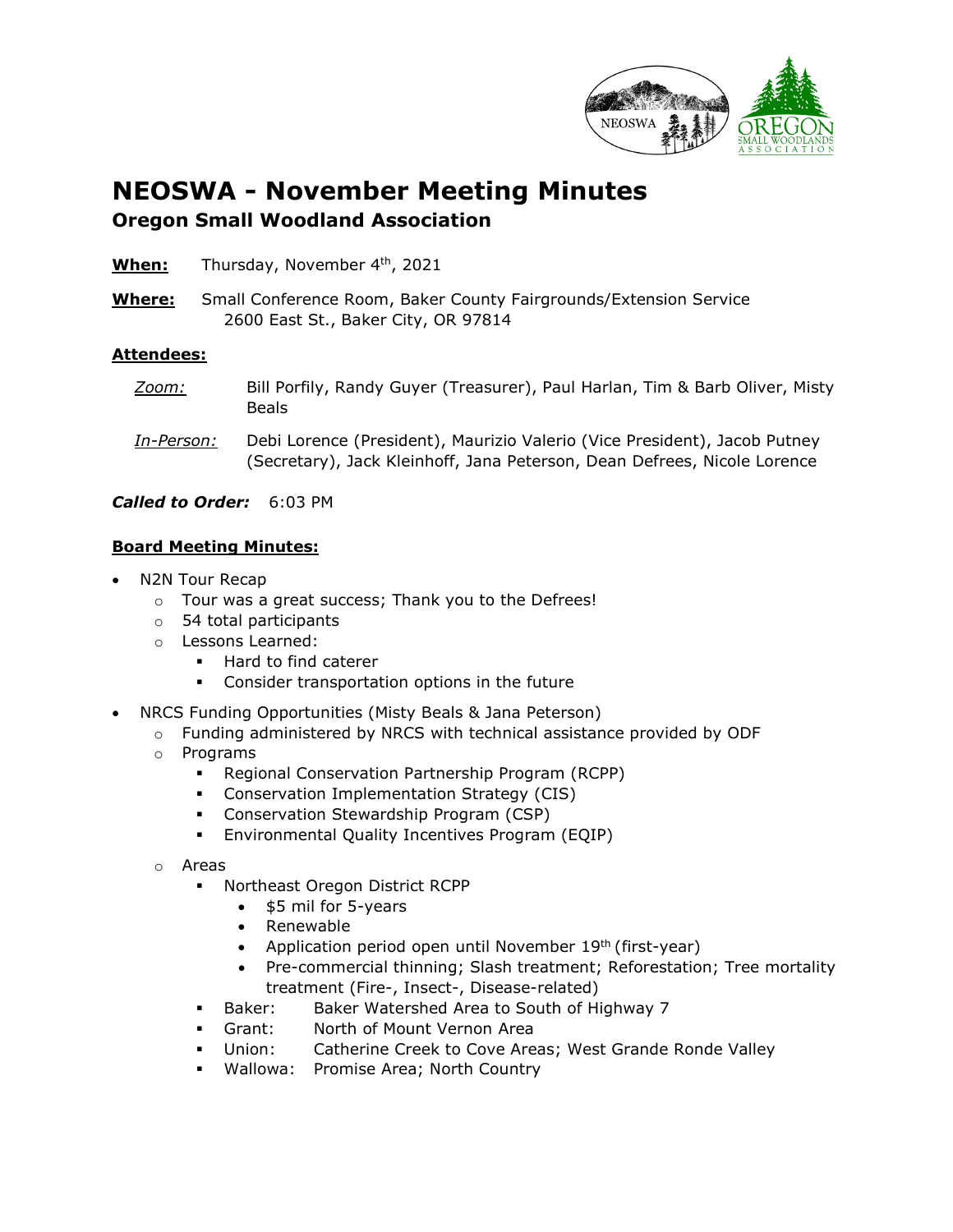

- o How to Qualify & Apply
	- Contact NRCS
	- Get in Farm Service Agency (FSA) System (IF first time applying)
		- Fill out paperwork
		- Establishes eligibility for Farm Bill \$
	- Fill out an application for specific funding
	- Work with ODF for technical work and assistance
- $\circ$  Key Contacts by County
	- Baker
		- NRCS: Misty Beals, District Conservationist
			- o Email: [misty.beals@usda.gov](mailto:misty.beals@usda.gov)
			- o Phone: (541) 523-7121 Ext. 115
		- ODF: Jana Peterson, Stewardship Forester
			- o Email: [Jana.peterson@oregon.gov](mailto:Jana.peterson@oregon.gov)
			- o Phone: (541) 523-5831
	- Grant
		- NRCS: Aaron Roth, District Conservationist
			- o Email: [aaron.roth@usda.gov](mailto:aaron.roth@usda.gov)
			- o Phone: (541) 575-0135 Ext. 113
		- ODF: Kirk Ausland, Stewardship Forester
			- o Email: [Kirk.w.ausland@oregon.gov](mailto:Kirk.w.ausland@oregon.gov)
			- o Phone: (541) 575-1139
		- ODF: Matthew Brown, NRCS Forester
			- o Email: [Matthew.t.brown@oregon.gov](mailto:Matthew.t.brown@oregon.gov)
			- o Phone: (541) 575-1139
	- Union
		- NRCS: Mike Burton, District Conservationist
			- o Email: [Mike.burton@usda.gov](mailto:Mike.burton@usda.gov)
			- o Phone: (541) 963-4178
		- ODF: Travis Lowe, Stewardship Forester
			- o Email: [Travis.d.lowe@oregon.gov](mailto:Travis.d.lowe@oregon.gov)
			- o Phone: (541) 963-3168
	- Wallowa
		- NRCS: Abe Clark, District Conservationist
			- o Email: [Abe.clark@usda.gov](mailto:Abe.clark@usda.gov)
			- o Phone: (541) 426-4521 Ext. 3044
		- ODF: Tim Cudmore, Stewardship Forester
			- o Email: [Timothy.j.cudmore@oregon.gov](mailto:Timothy.j.cudmore@oregon.gov)
			- o Phone: (541) 886-2881